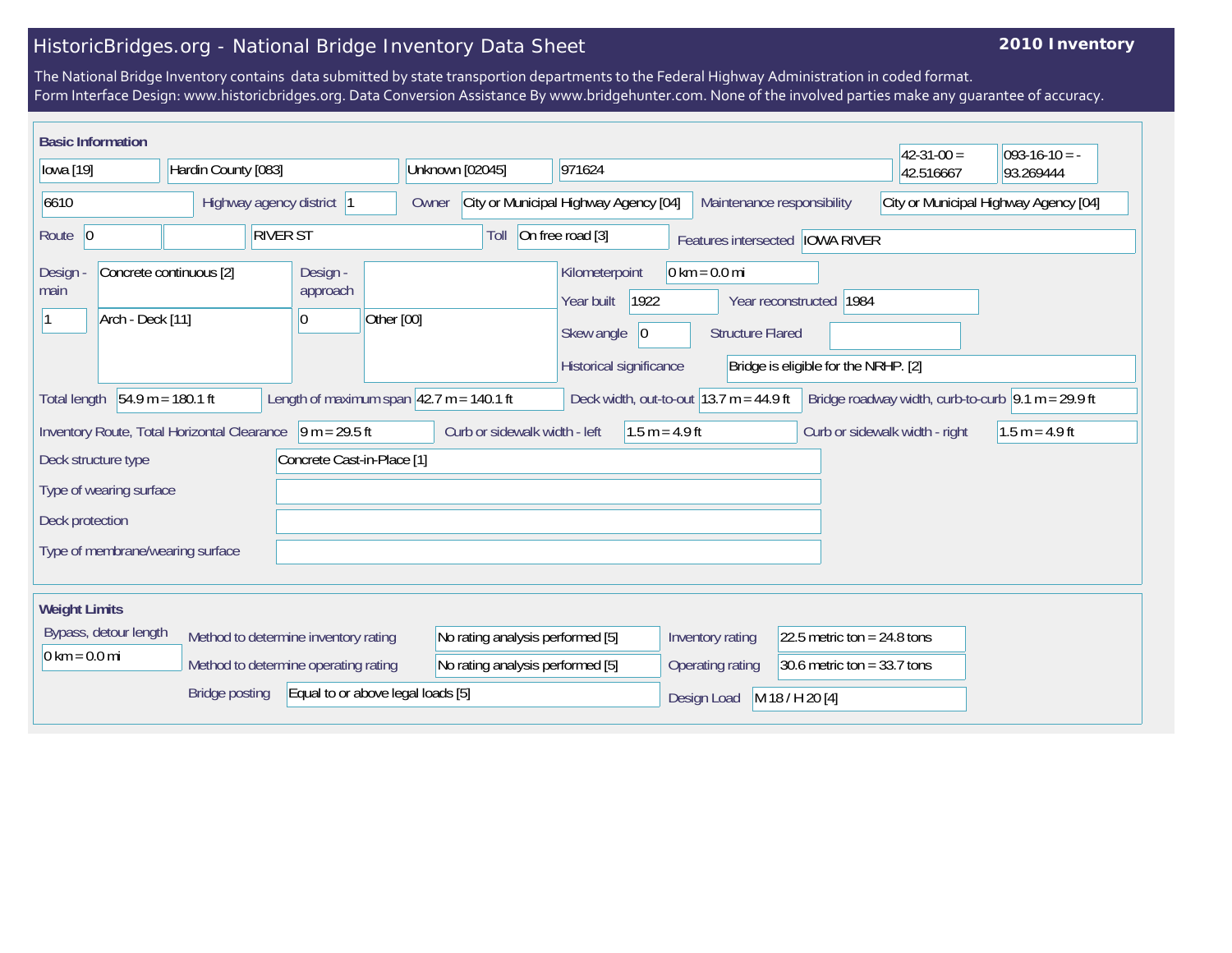| <b>Functional Details</b>                                                                                                             |                                                                                         |  |  |  |  |  |  |
|---------------------------------------------------------------------------------------------------------------------------------------|-----------------------------------------------------------------------------------------|--|--|--|--|--|--|
| 3050<br>Average daily truck traffi   0<br>Average Daily Traffic                                                                       | Year 2005<br>2028<br>Future average daily traffic<br>4531<br>%<br>Year                  |  |  |  |  |  |  |
| Road classification<br>Minor Collector (Rural) [08]<br>Lanes on structure 2<br>Approach roadway width<br>$9.1 m = 29.9 ft$            |                                                                                         |  |  |  |  |  |  |
| Type of service on bridge Highway-pedestrian [5]                                                                                      | Bridge median<br>Direction of traffic 2 - way traffic [2]                               |  |  |  |  |  |  |
| Parallel structure designation<br>No parallel structure exists. [N]                                                                   |                                                                                         |  |  |  |  |  |  |
| Waterway [5]<br>Type of service under bridge                                                                                          | Navigation control<br>Lanes under structure<br>$\overline{0}$                           |  |  |  |  |  |  |
| Navigation vertical clearanc<br>$0 = N/A$                                                                                             | Navigation horizontal clearance $ 0 = N/A$                                              |  |  |  |  |  |  |
| Minimum navigation vertical clearance, vertical lift bridge $\vert$ 0 m = 0.0 ft                                                      | Minimum vertical clearance over bridge roadway<br>99.99 m = $328.1$ ft                  |  |  |  |  |  |  |
|                                                                                                                                       | Minimum lateral underclearance reference feature Feature not a highway or railroad [N]  |  |  |  |  |  |  |
| Minimum lateral underclearance on left $0 = N/A$<br>Minimum lateral underclearance on right $0 = N/A$                                 |                                                                                         |  |  |  |  |  |  |
| Minimum vertical underclearance reference feature Feature not a highway or railroad [N]<br>Minimum Vertical Underclearance $ 0 = N/A$ |                                                                                         |  |  |  |  |  |  |
| Appraisal ratings - underclearances N/A [N]                                                                                           |                                                                                         |  |  |  |  |  |  |
|                                                                                                                                       |                                                                                         |  |  |  |  |  |  |
| <b>Repair and Replacement Plans</b>                                                                                                   |                                                                                         |  |  |  |  |  |  |
| Type of work to be performed                                                                                                          | Work to be done by contract [1]<br>Work done by                                         |  |  |  |  |  |  |
| Replacement of bridge or other structure because<br>of substandard load carrying capacity or substantial                              | Bridge improvement cost<br>891000<br>89000<br>Roadway improvement cost                  |  |  |  |  |  |  |
| bridge roadway geometry. [31]                                                                                                         | $64.6 m = 212.0 ft$<br>Length of structure improvement<br>Total project cost<br>1337000 |  |  |  |  |  |  |
|                                                                                                                                       | Year of improvement cost estimate                                                       |  |  |  |  |  |  |
|                                                                                                                                       | Border bridge - state<br>Border bridge - percent responsibility of other state          |  |  |  |  |  |  |
|                                                                                                                                       | Border bridge - structure number                                                        |  |  |  |  |  |  |